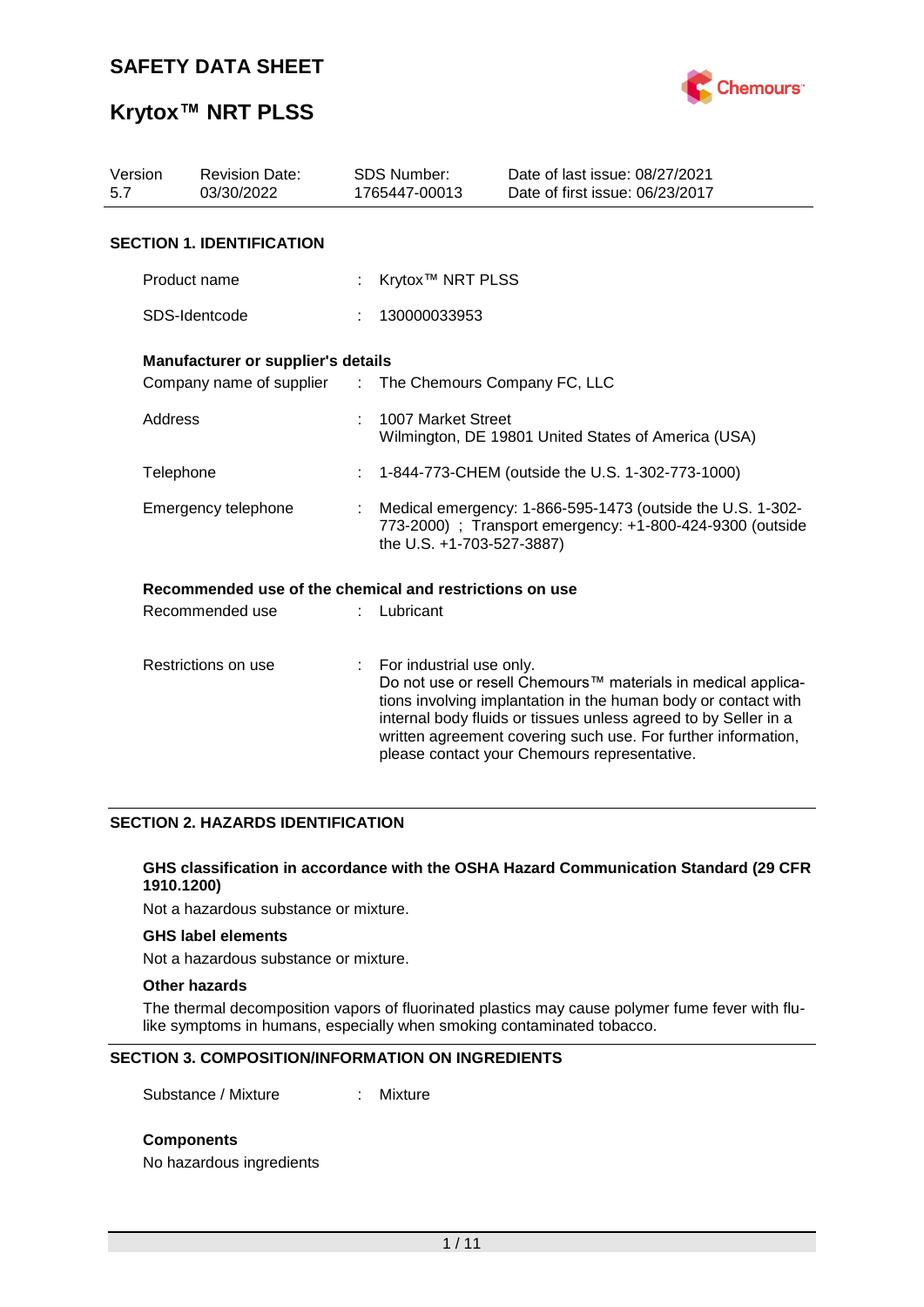

# **Krytox™ NRT PLSS**

| Version<br>5.7                                                    | <b>Revision Date:</b><br>03/30/2022  |  | <b>SDS Number:</b><br>1765447-00013                                                                                     | Date of last issue: 08/27/2021<br>Date of first issue: 06/23/2017                                                                                    |  |  |  |  |
|-------------------------------------------------------------------|--------------------------------------|--|-------------------------------------------------------------------------------------------------------------------------|------------------------------------------------------------------------------------------------------------------------------------------------------|--|--|--|--|
|                                                                   | <b>SECTION 4. FIRST AID MEASURES</b> |  |                                                                                                                         |                                                                                                                                                      |  |  |  |  |
|                                                                   | If inhaled                           |  | If inhaled, remove to fresh air.                                                                                        | Get medical attention if symptoms occur.                                                                                                             |  |  |  |  |
|                                                                   | In case of skin contact              |  |                                                                                                                         | Wash with water and soap as a precaution.<br>Get medical attention if symptoms occur.                                                                |  |  |  |  |
|                                                                   | In case of eye contact               |  | : Flush eyes with water as a precaution.<br>Get medical attention if irritation develops and persists.                  |                                                                                                                                                      |  |  |  |  |
| If swallowed                                                      |                                      |  | If swallowed, DO NOT induce vomiting.<br>Get medical attention if symptoms occur.<br>Rinse mouth thoroughly with water. |                                                                                                                                                      |  |  |  |  |
| Most important symptoms<br>and effects, both acute and<br>delayed |                                      |  | Irritation<br>Lung edema<br><b>Blurred vision</b><br><b>Discomfort</b><br>Lachrymation<br>Irritation<br>Redness         | Inhalation may provoke the following symptoms:<br>Eye contact may provoke the following symptoms<br>Skin contact may provoke the following symptoms: |  |  |  |  |
|                                                                   | Protection of first-aiders           |  |                                                                                                                         | No special precautions are necessary for first aid responders.                                                                                       |  |  |  |  |
| Notes to physician                                                |                                      |  |                                                                                                                         | Treat symptomatically and supportively.                                                                                                              |  |  |  |  |

### **SECTION 5. FIRE-FIGHTING MEASURES**

| Suitable extinguishing media :           |                            | Not applicable<br>Will not burn                                                                                                                                                                                                                         |
|------------------------------------------|----------------------------|---------------------------------------------------------------------------------------------------------------------------------------------------------------------------------------------------------------------------------------------------------|
| Unsuitable extinguishing<br>media        | $\mathcal{L}^{\text{max}}$ | Not applicable<br>Will not burn                                                                                                                                                                                                                         |
| Specific hazards during fire<br>fighting | ÷.                         | Exposure to combustion products may be a hazard to health.                                                                                                                                                                                              |
| Hazardous combustion prod- :<br>ucts     |                            | Hydrogen fluoride<br>carbonyl fluoride<br>potentially toxic fluorinated compounds<br>aerosolized particulates<br>Carbon oxides                                                                                                                          |
| Specific extinguishing meth-<br>ods      |                            | Use extinguishing measures that are appropriate to local cir-<br>cumstances and the surrounding environment.<br>Use water spray to cool unopened containers.<br>Remove undamaged containers from fire area if it is safe to do<br>SO.<br>Evacuate area. |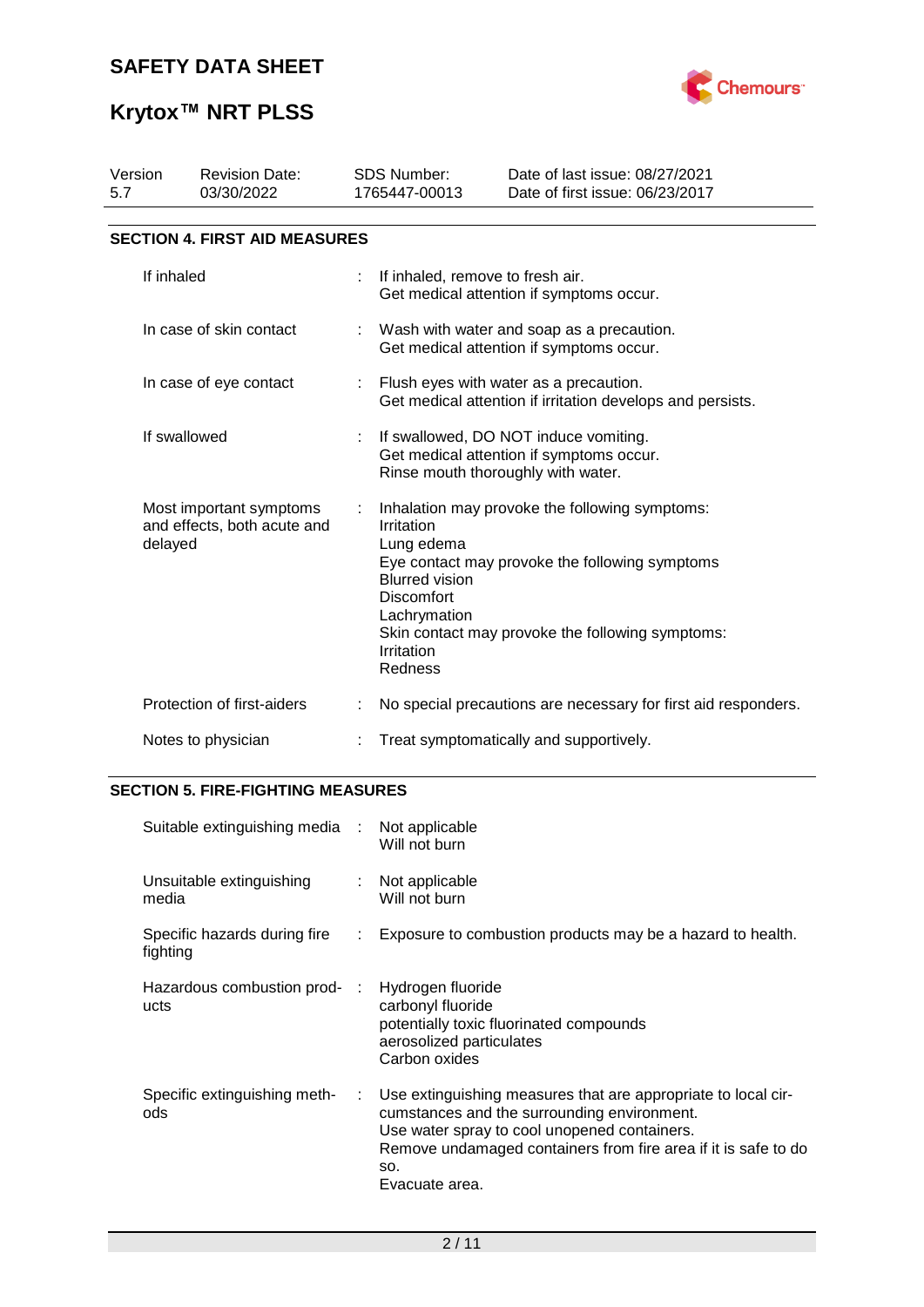

# **Krytox™ NRT PLSS**

| 5.7 | Version | <b>Revision Date:</b><br>03/30/2022                                             |   | SDS Number:<br>1765447-00013                                                                                                                                                                                                                                                                                                                                                                                                                                                                                                                                                                                                                                           | Date of last issue: 08/27/2021<br>Date of first issue: 06/23/2017                                                   |  |
|-----|---------|---------------------------------------------------------------------------------|---|------------------------------------------------------------------------------------------------------------------------------------------------------------------------------------------------------------------------------------------------------------------------------------------------------------------------------------------------------------------------------------------------------------------------------------------------------------------------------------------------------------------------------------------------------------------------------------------------------------------------------------------------------------------------|---------------------------------------------------------------------------------------------------------------------|--|
|     |         | Special protective equipment :<br>for fire-fighters                             |   | Wear self-contained breathing apparatus for firefighting if<br>necessary.<br>Use personal protective equipment.                                                                                                                                                                                                                                                                                                                                                                                                                                                                                                                                                        |                                                                                                                     |  |
|     |         | <b>SECTION 6. ACCIDENTAL RELEASE MEASURES</b>                                   |   |                                                                                                                                                                                                                                                                                                                                                                                                                                                                                                                                                                                                                                                                        |                                                                                                                     |  |
|     |         | Personal precautions, protec- :<br>tive equipment and emer-<br>gency procedures |   |                                                                                                                                                                                                                                                                                                                                                                                                                                                                                                                                                                                                                                                                        | Follow safe handling advice (see section 7) and personal pro-<br>tective equipment recommendations (see section 8). |  |
|     |         | Environmental precautions                                                       | ÷ | Avoid release to the environment.<br>Prevent further leakage or spillage if safe to do so.<br>Retain and dispose of contaminated wash water.<br>Local authorities should be advised if significant spillages<br>cannot be contained.                                                                                                                                                                                                                                                                                                                                                                                                                                   |                                                                                                                     |  |
|     |         | Methods and materials for<br>containment and cleaning up                        |   | Soak up with inert absorbent material.<br>For large spills, provide diking or other appropriate contain-<br>ment to keep material from spreading. If diked material can be<br>pumped, store recovered material in appropriate container.<br>Clean up remaining materials from spill with suitable absor-<br>bent.<br>Local or national regulations may apply to releases and dispo-<br>sal of this material, as well as those materials and items em-<br>ployed in the cleanup of releases. You will need to determine<br>which regulations are applicable.<br>Sections 13 and 15 of this SDS provide information regarding<br>certain local or national requirements. |                                                                                                                     |  |

#### **SECTION 7. HANDLING AND STORAGE**

| Technical measures                            | See Engineering measures under EXPOSURE<br>CONTROLS/PERSONAL PROTECTION section.                                                                                                                                           |  |  |
|-----------------------------------------------|----------------------------------------------------------------------------------------------------------------------------------------------------------------------------------------------------------------------------|--|--|
| Local/Total ventilation                       | Use only with adequate ventilation.                                                                                                                                                                                        |  |  |
| Advice on safe handling                       | Do not breathe decomposition products.                                                                                                                                                                                     |  |  |
|                                               | Handle in accordance with good industrial hygiene and safety<br>practice, based on the results of the workplace exposure as-<br>sessment<br>Take care to prevent spills, waste and minimize release to the<br>environment. |  |  |
| Conditions for safe storage                   | Keep in properly labeled containers.<br>Store in accordance with the particular national regulations.                                                                                                                      |  |  |
| Materials to avoid                            | No special restrictions on storage with other products.                                                                                                                                                                    |  |  |
| Further information on stor-<br>age stability | No decomposition if stored and applied as directed.                                                                                                                                                                        |  |  |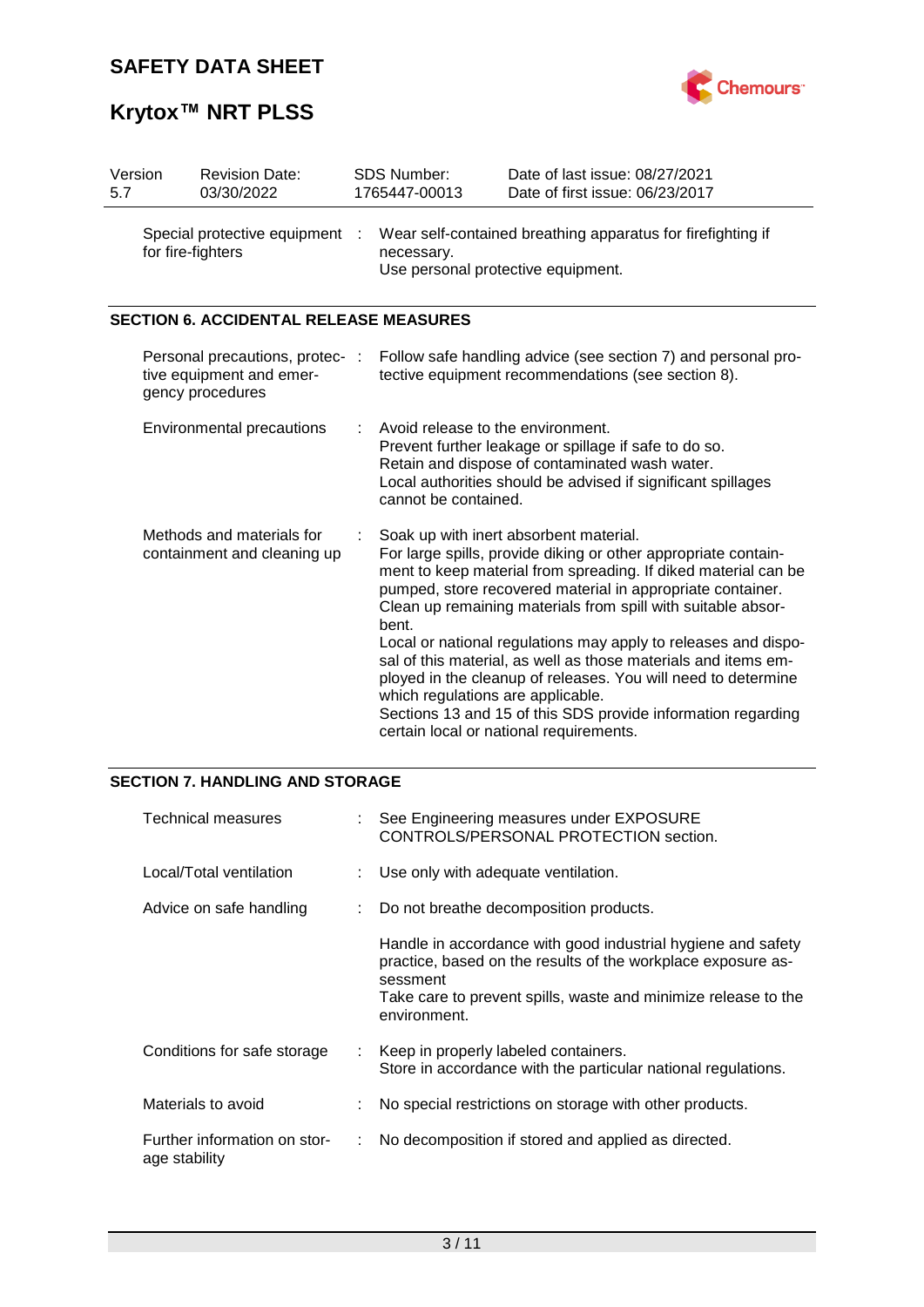

# **Krytox™ NRT PLSS**

| Version | <b>Revision Date:</b> | SDS Number:   | Date of last issue: 08/27/2021  |
|---------|-----------------------|---------------|---------------------------------|
| 5.7     | 03/30/2022            | 1765447-00013 | Date of first issue: 06/23/2017 |

#### **SECTION 8. EXPOSURE CONTROLS/PERSONAL PROTECTION**

#### **Ingredients with workplace control parameters**

Contains no substances with occupational exposure limit values.

#### **Occupational exposure limits of decomposition products**

| Components          | CAS-No.   | Value type<br>(Form of<br>exposure) | Control parame-<br>ters / Permissible<br>concentration | <b>Basis</b>     |
|---------------------|-----------|-------------------------------------|--------------------------------------------------------|------------------|
| Hydrofluoric acid   | 7664-39-3 | <b>TWA</b>                          | $0.5$ ppm<br>(Fluorine)                                | <b>ACGIH</b>     |
|                     |           | $\overline{C}$                      | 2 ppm<br>(Fluorine)                                    | <b>ACGIH</b>     |
|                     |           | $\overline{C}$                      | 6 ppm<br>$5 \text{ mg/m}^3$                            | <b>NIOSH REL</b> |
|                     |           | <b>TWA</b>                          | 3 ppm<br>$2.5 \text{ mg/m}^3$                          | <b>NIOSH REL</b> |
|                     |           | <b>TWA</b>                          | 3 ppm                                                  | OSHA Z-2         |
| Carbonyl difluoride | 353-50-4  | <b>TWA</b>                          | 2 ppm                                                  | <b>ACGIH</b>     |
|                     |           | <b>STEL</b>                         | 5 ppm                                                  | <b>ACGIH</b>     |
|                     |           | <b>TWA</b>                          | 2 ppm<br>$5 \text{ mg/m}^3$                            | <b>NIOSH REL</b> |
|                     |           | $\overline{\text{ST}}$              | 5 ppm<br>$15$ mg/m <sup>3</sup>                        | <b>NIOSH REL</b> |
| Carbon dioxide      | 124-38-9  | <b>TWA</b>                          | 5,000 ppm                                              | <b>ACGIH</b>     |
|                     |           | <b>STEL</b>                         | 30,000 ppm                                             | <b>ACGIH</b>     |
|                     |           | <b>TWA</b>                          | $\overline{5,000}$ ppm<br>9,000 mg/m <sup>3</sup>      | <b>NIOSH REL</b> |
|                     |           | <b>ST</b>                           | 30,000 ppm<br>54,000 mg/m <sup>3</sup>                 | <b>NIOSH REL</b> |
|                     |           | <b>TWA</b>                          | 5,000 ppm<br>9,000 mg/m <sup>3</sup>                   | OSHA Z-1         |
| Carbon monoxide     | 630-08-0  | <b>TWA</b>                          | 25 ppm                                                 | <b>ACGIH</b>     |
|                     |           | <b>TWA</b>                          | 35 ppm<br>40 mg/m <sup>3</sup>                         | <b>NIOSH REL</b> |
|                     |           | $\overline{C}$                      | 200 ppm<br>229 mg/m <sup>3</sup>                       | <b>NIOSH REL</b> |
|                     |           | <b>TWA</b>                          | 50 ppm<br>55 mg/m <sup>3</sup>                         | OSHA Z-1         |

**Engineering measures** : Processing may form hazardous compounds (see section 10).

Ensure adequate ventilation, especially in confined areas. Minimize workplace exposure concentrations.

#### **Personal protective equipment**

Respiratory protection : General and local exhaust ventilation is recommended to maintain vapor exposures below recommended limits. Where concentrations are above recommended limits or are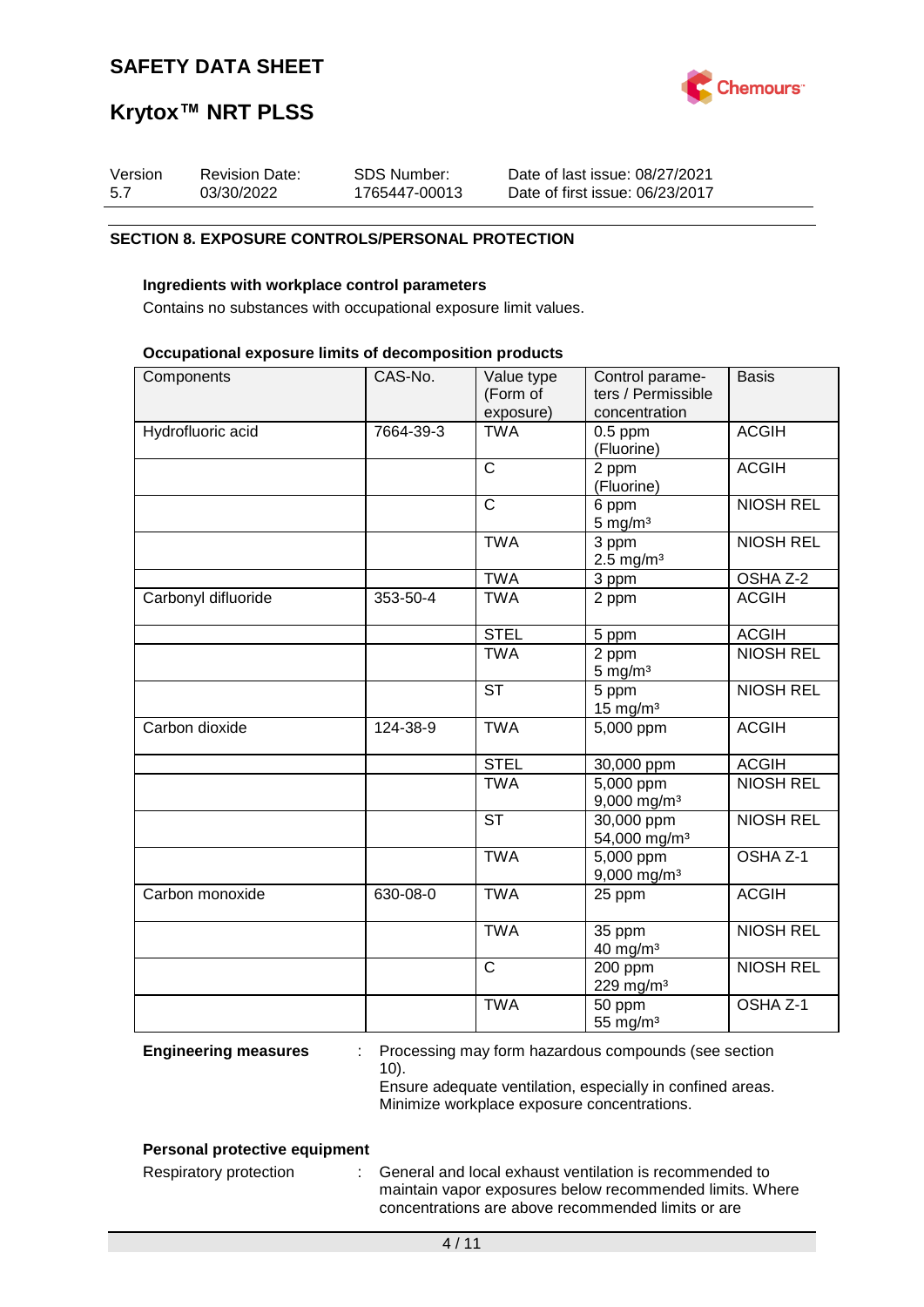

# **Krytox™ NRT PLSS**

| Version<br>5.7 | <b>Revision Date:</b><br>03/30/2022 | <b>SDS Number:</b><br>1765447-00013                                                                                                                                                                                                                                                                                                                                                                                                                                                                                         | Date of last issue: 08/27/2021<br>Date of first issue: 06/23/2017                                                                                                                                                 |  |  |  |
|----------------|-------------------------------------|-----------------------------------------------------------------------------------------------------------------------------------------------------------------------------------------------------------------------------------------------------------------------------------------------------------------------------------------------------------------------------------------------------------------------------------------------------------------------------------------------------------------------------|-------------------------------------------------------------------------------------------------------------------------------------------------------------------------------------------------------------------|--|--|--|
|                |                                     | unknown, appropriate respiratory protection should be worn.<br>Follow OSHA respirator regulations (29 CFR 1910.134) and<br>use NIOSH/MSHA approved respirators. Protection provided<br>by air purifying respirators against exposure to any hazar-<br>dous chemical is limited. Use a positive pressure air supplied<br>respirator if there is any potential for uncontrolled release,<br>exposure levels are unknown, or any other circumstance<br>where air purifying respirators may not provide adequate<br>protection. |                                                                                                                                                                                                                   |  |  |  |
|                | Hand protection                     |                                                                                                                                                                                                                                                                                                                                                                                                                                                                                                                             |                                                                                                                                                                                                                   |  |  |  |
|                | Remarks                             |                                                                                                                                                                                                                                                                                                                                                                                                                                                                                                                             | Wash hands before breaks and at the end of workday.                                                                                                                                                               |  |  |  |
| Eye protection |                                     | Safety glasses                                                                                                                                                                                                                                                                                                                                                                                                                                                                                                              | Wear the following personal protective equipment:                                                                                                                                                                 |  |  |  |
|                | Skin and body protection            |                                                                                                                                                                                                                                                                                                                                                                                                                                                                                                                             | Skin should be washed after contact.                                                                                                                                                                              |  |  |  |
|                | Hygiene measures                    | king place.                                                                                                                                                                                                                                                                                                                                                                                                                                                                                                                 | If exposure to chemical is likely during typical use, provide<br>eye flushing systems and safety showers close to the wor-<br>When using do not eat, drink or smoke.<br>Wash contaminated clothing before re-use. |  |  |  |

### **SECTION 9. PHYSICAL AND CHEMICAL PROPERTIES**

| Appearance                                                     | t.           | Grease            |
|----------------------------------------------------------------|--------------|-------------------|
| Color                                                          | <b>P.</b> 10 | white             |
| Odor                                                           | t.           | odorless          |
| <b>Odor Threshold</b>                                          | t.           | No data available |
| рH                                                             |              | : 7               |
| Melting point/freezing point                                   | t.           | 608 °F / 320 °C   |
| Initial boiling point and boiling : No data available<br>range |              |                   |
| Flash point                                                    | ÷            | Not applicable    |
| Evaporation rate                                               |              | Not applicable    |
| Flammability (solid, gas)                                      | t.           | Will not burn     |
| Upper explosion limit / Upper :<br>flammability limit          |              | No data available |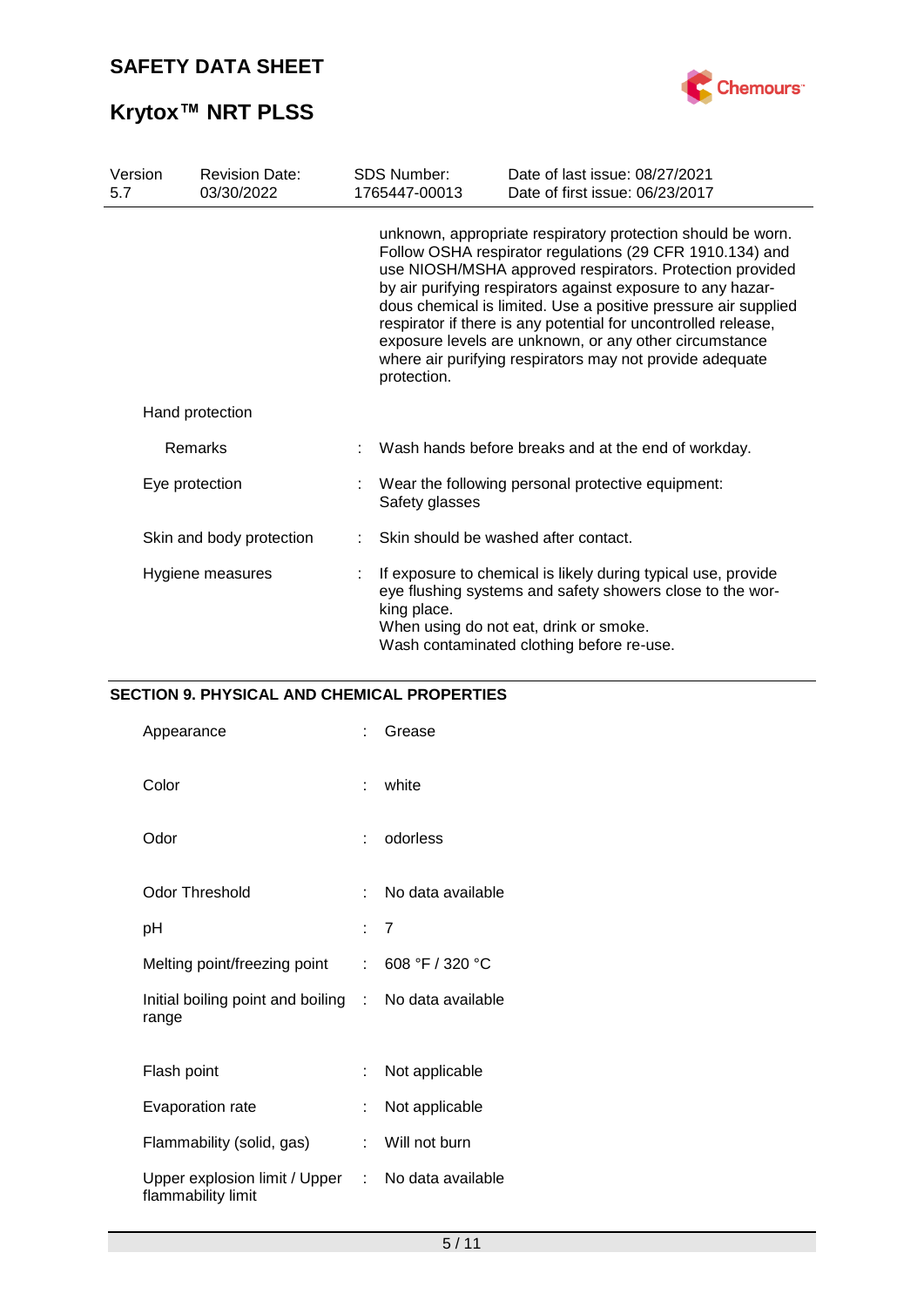

# **Krytox™ NRT PLSS**

| Version<br>5.7 |                 | <b>Revision Date:</b><br>03/30/2022                                     |   | <b>SDS Number:</b><br>1765447-00013 | Date of last issue: 08/27/2021<br>Date of first issue: 06/23/2017 |
|----------------|-----------------|-------------------------------------------------------------------------|---|-------------------------------------|-------------------------------------------------------------------|
|                |                 | Lower explosion limit / Lower : No data available<br>flammability limit |   |                                     |                                                                   |
|                |                 | Vapor pressure                                                          |   | Not applicable                      |                                                                   |
|                |                 | Relative vapor density                                                  |   | Not applicable                      |                                                                   |
|                |                 | Relative density                                                        |   | 1.89 - 1.93 (75 °F / 24 °C)         |                                                                   |
|                | Solubility(ies) | Water solubility                                                        |   | insoluble                           |                                                                   |
|                | octanol/water   | Partition coefficient: n-                                               |   | Not applicable                      |                                                                   |
|                |                 | Autoignition temperature                                                | ÷ | No data available                   |                                                                   |
|                |                 | Decomposition temperature                                               |   | 500 - 554 °F / 260 - 290 °C         |                                                                   |
|                | Viscosity       | Viscosity, kinematic                                                    |   | Not applicable                      |                                                                   |
|                |                 | <b>Explosive properties</b>                                             |   | Not explosive                       |                                                                   |
|                |                 | Oxidizing properties                                                    |   |                                     | The substance or mixture is not classified as oxidizing.          |
|                | Particle size   |                                                                         |   | No data available                   |                                                                   |
|                |                 |                                                                         |   |                                     |                                                                   |

### **SECTION 10. STABILITY AND REACTIVITY**

| Reactivity                              |        | Not classified as a reactivity hazard.                                       |
|-----------------------------------------|--------|------------------------------------------------------------------------------|
| Chemical stability                      |        | Stable under normal conditions.                                              |
| Possibility of hazardous reac-<br>tions | $\sim$ | Hazardous decomposition products will be formed at elevated<br>temperatures. |
| Conditions to avoid                     |        | None known.                                                                  |
| Incompatible materials                  |        | None.                                                                        |
|                                         |        |                                                                              |

### **Hazardous decomposition products**

| Thermal decomposition | : Hydrofluoric acid |
|-----------------------|---------------------|
|                       | Carbonyl difluoride |
|                       | Carbon dioxide      |
|                       | Carbon monoxide     |
|                       |                     |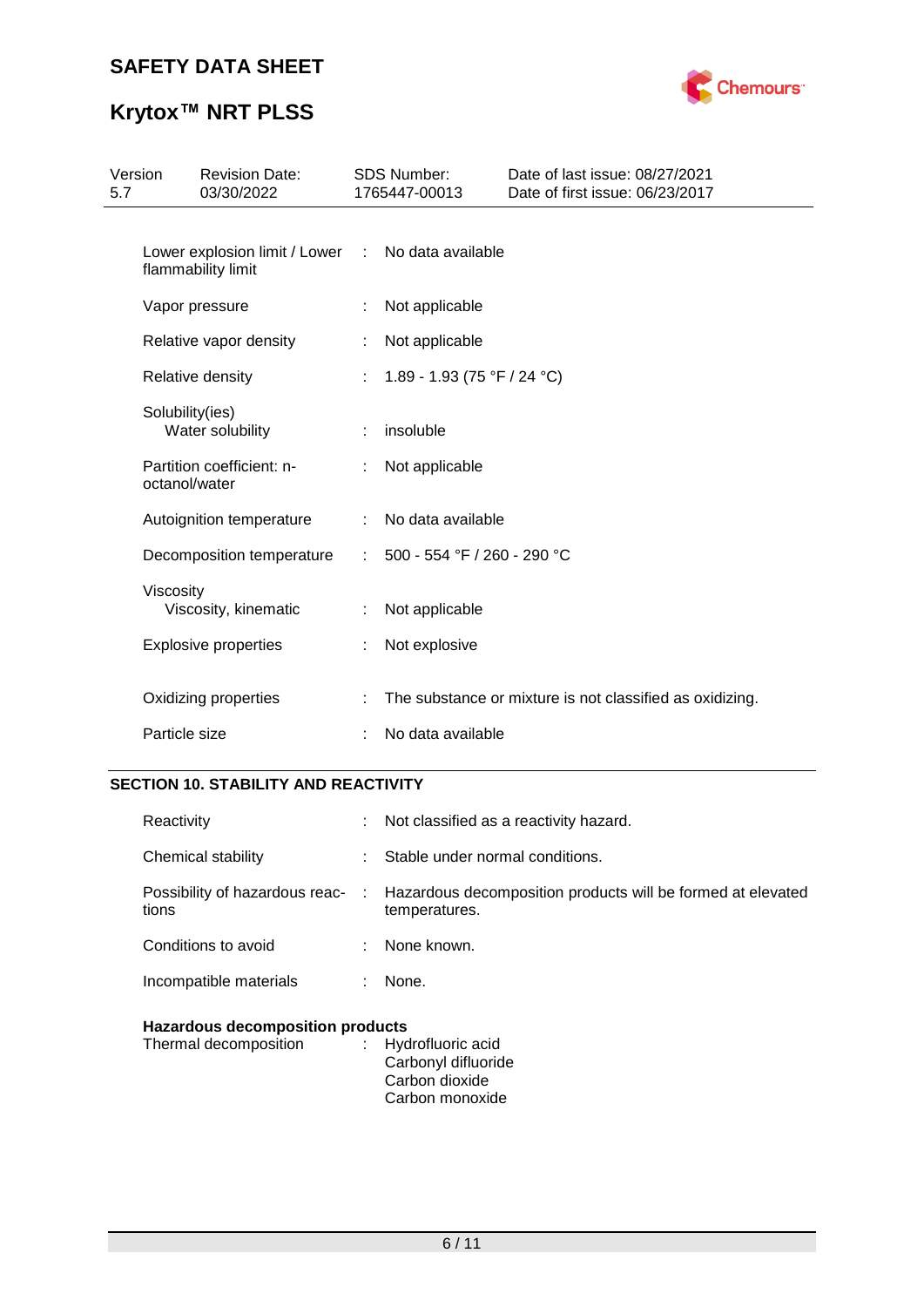

# **Krytox™ NRT PLSS**

| Version | <b>Revision Date:</b> | SDS Number:   | Date of last issue: 08/27/2021  |
|---------|-----------------------|---------------|---------------------------------|
| 5.7     | 03/30/2022            | 1765447-00013 | Date of first issue: 06/23/2017 |

#### **SECTION 11. TOXICOLOGICAL INFORMATION**

#### **Information on likely routes of exposure**

Skin contact Ingestion Eye contact

#### **Acute toxicity**

Not classified based on available information.

#### **Skin corrosion/irritation**

Not classified based on available information.

#### **Serious eye damage/eye irritation**

Not classified based on available information.

#### **Respiratory or skin sensitization**

#### **Skin sensitization**

Not classified based on available information.

#### **Respiratory sensitization**

Not classified based on available information.

# **Germ cell mutagenicity**

Not classified based on available information.

#### **Carcinogenicity**

Not classified based on available information.<br> **IARC** No ingredient of this product to

- No ingredient of this product present at levels greater than or equal to 0.1% is identified as probable, possible or confirmed human carcinogen by IARC.
- **OSHA** No component of this product present at levels greater than or equal to 0.1% is on OSHA's list of regulated carcinogens.
- **NTP** No ingredient of this product present at levels greater than or equal to 0.1% is identified as a known or anticipated carcinogen by NTP.

#### **Reproductive toxicity**

Not classified based on available information.

#### **STOT-single exposure**

Not classified based on available information.

#### **STOT-repeated exposure**

Not classified based on available information.

#### **Aspiration toxicity**

Not classified based on available information.

#### **SECTION 12. ECOLOGICAL INFORMATION**

**Ecotoxicity** No data available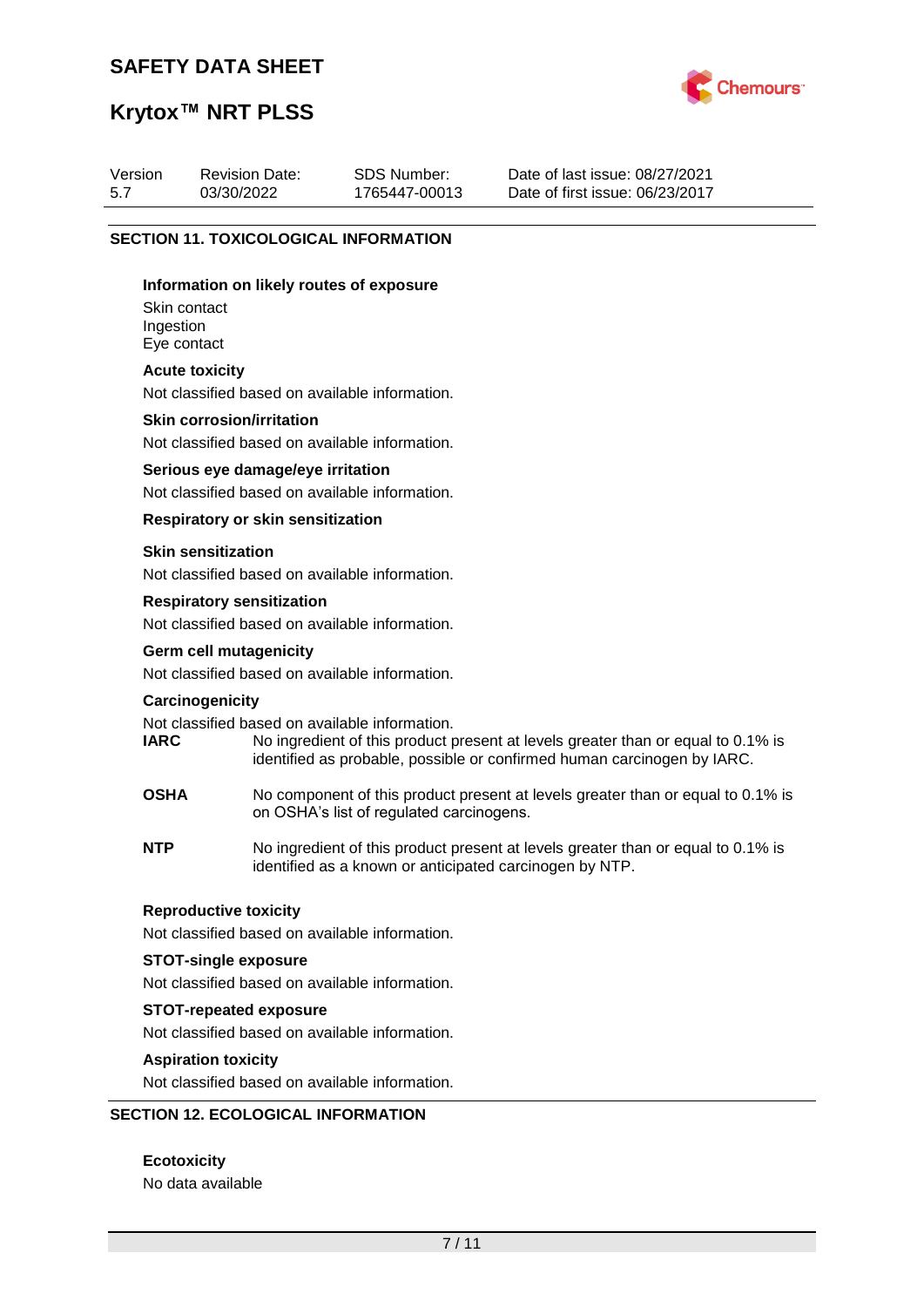

# **Krytox™ NRT PLSS**

| Version<br>5.7 |                         | <b>Revision Date:</b><br>03/30/2022                      |  | SDS Number:<br>1765447-00013 | Date of last issue: 08/27/2021<br>Date of first issue: 06/23/2017 |
|----------------|-------------------------|----------------------------------------------------------|--|------------------------------|-------------------------------------------------------------------|
|                |                         | <b>Persistence and degradability</b>                     |  |                              |                                                                   |
|                | Product:                | Physico-chemical removabil- : Remarks: No data available |  |                              |                                                                   |
|                | ity                     |                                                          |  |                              |                                                                   |
|                |                         | <b>Bioaccumulative potential</b>                         |  |                              |                                                                   |
|                |                         | No data available                                        |  |                              |                                                                   |
|                | <b>Mobility in soil</b> |                                                          |  |                              |                                                                   |
|                | No data available       |                                                          |  |                              |                                                                   |
|                | Other adverse effects   |                                                          |  |                              |                                                                   |
|                | No data available       |                                                          |  |                              |                                                                   |
|                |                         | <b>SECTION 13. DISPOSAL CONSIDERATIONS</b>               |  |                              |                                                                   |
|                |                         | <b>Disposal methods</b>                                  |  |                              |                                                                   |
|                |                         | Waste from residues                                      |  |                              | Dispose of in accordance with local regulations.                  |
|                |                         | Contaminated packaging                                   |  |                              | Empty containers should be taken to an approved waste             |

handling site for recycling or disposal.

If not otherwise specified: Dispose of as unused product.

#### **SECTION 14. TRANSPORT INFORMATION**

#### **International Regulations**

**UNRTDG**

Not regulated as a dangerous good

#### **IATA-DGR**

Not regulated as a dangerous good

#### **IMDG-Code**

Not regulated as a dangerous good

### **Transport in bulk according to Annex II of MARPOL 73/78 and the IBC Code**

Not applicable for product as supplied.

#### **Domestic regulation**

**49 CFR** Not regulated as a dangerous good

#### **Special precautions for user**

Not applicable

#### **SECTION 15. REGULATORY INFORMATION**

#### **CERCLA Reportable Quantity**

This material does not contain any components with a CERCLA RQ.

#### **SARA 304 Extremely Hazardous Substances Reportable Quantity**

This material does not contain any components with a section 304 EHS RQ.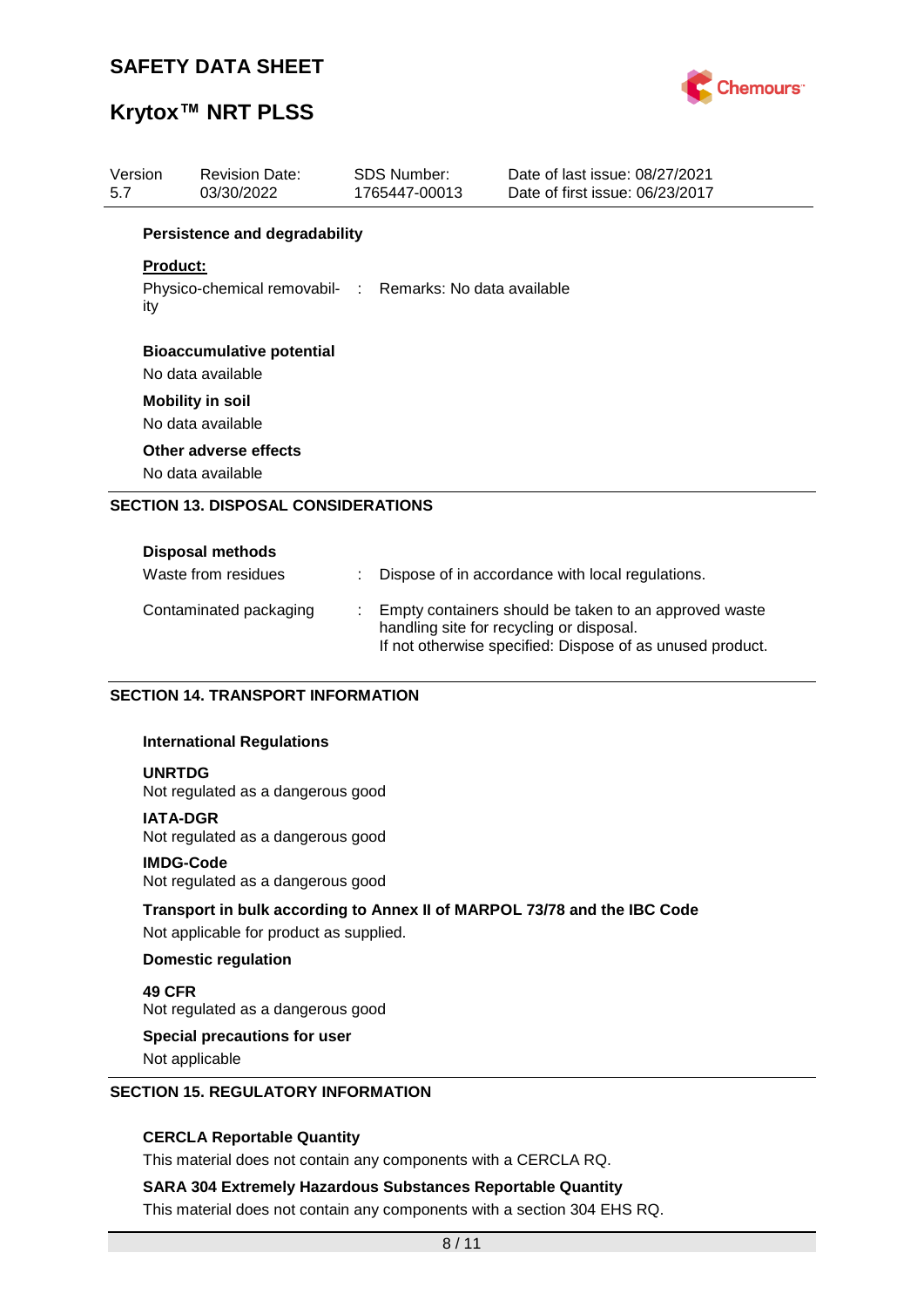

## **Krytox™ NRT PLSS**

| Version<br>5.7                                                                                                                                                                                                                                                                                                                                                                                                                                                                                                                           | <b>Revision Date:</b><br>03/30/2022                                       | <b>SDS Number:</b><br>1765447-00013 | Date of last issue: 08/27/2021<br>Date of first issue: 06/23/2017                                                                                                                       |                              |  |  |
|------------------------------------------------------------------------------------------------------------------------------------------------------------------------------------------------------------------------------------------------------------------------------------------------------------------------------------------------------------------------------------------------------------------------------------------------------------------------------------------------------------------------------------------|---------------------------------------------------------------------------|-------------------------------------|-----------------------------------------------------------------------------------------------------------------------------------------------------------------------------------------|------------------------------|--|--|
|                                                                                                                                                                                                                                                                                                                                                                                                                                                                                                                                          |                                                                           |                                     | <b>SARA 302 Extremely Hazardous Substances Threshold Planning Quantity</b>                                                                                                              |                              |  |  |
|                                                                                                                                                                                                                                                                                                                                                                                                                                                                                                                                          | This material does not contain any components with a section 302 EHS TPQ. |                                     |                                                                                                                                                                                         |                              |  |  |
|                                                                                                                                                                                                                                                                                                                                                                                                                                                                                                                                          | SARA 311/312 Hazards                                                      | No SARA Hazards                     |                                                                                                                                                                                         |                              |  |  |
|                                                                                                                                                                                                                                                                                                                                                                                                                                                                                                                                          | <b>SARA 313</b>                                                           |                                     | This material does not contain any chemical components with<br>known CAS numbers that exceed the threshold (De Minimis)<br>reporting levels established by SARA Title III, Section 313. |                              |  |  |
|                                                                                                                                                                                                                                                                                                                                                                                                                                                                                                                                          | <b>US State Regulations</b>                                               |                                     |                                                                                                                                                                                         |                              |  |  |
|                                                                                                                                                                                                                                                                                                                                                                                                                                                                                                                                          | Pennsylvania Right To Know<br><b>PFPE</b> fluid<br>Fluoropolymer          |                                     |                                                                                                                                                                                         | Trade secret<br>Trade secret |  |  |
| <b>California Prop. 65</b><br>WARNING: This product can expose you to chemicals including Pentadecafluorooctanoic acid,<br>which is/are known to the State of California to cause birth defects or other reproductive harm.<br>For more information go to www.P65Warnings.ca.gov. Note to User: This product is not made<br>with PFOA nor is PFOA intentionally present in the product; however, it is possible that PFOA<br>may be present as an impurity at background (environmental) levels.<br><b>SECTION 16. OTHER INFORMATION</b> |                                                                           |                                     |                                                                                                                                                                                         |                              |  |  |
|                                                                                                                                                                                                                                                                                                                                                                                                                                                                                                                                          | <b>Further information</b>                                                |                                     |                                                                                                                                                                                         |                              |  |  |
|                                                                                                                                                                                                                                                                                                                                                                                                                                                                                                                                          | <b>NFPA 704:</b>                                                          |                                     | HMIS <sup>®</sup> IV:                                                                                                                                                                   |                              |  |  |
| Health                                                                                                                                                                                                                                                                                                                                                                                                                                                                                                                                   | Flammability<br>0<br>U<br>U                                               | Instability                         | <b>HEALTH</b><br><b>FLAMMABILITY</b><br><b>PHYSICAL HAZARD</b>                                                                                                                          | 0<br>0<br>0                  |  |  |
|                                                                                                                                                                                                                                                                                                                                                                                                                                                                                                                                          |                                                                           |                                     | HMIS® ratings are based on a 0-4 rating<br>scale, with 0 representing minimal haz-<br>ards or risks, and 4 representing signifi-                                                        |                              |  |  |

Special hazard

Krytox™ and any associated logos are trademarks or copyrights of The Chemours Company FC, LLC.

cant hazards or risks. The "\*" represents a chronic hazard, while the "/" represents

the absence of a chronic hazard.

Chemours™ and the Chemours Logo are trademarks of The Chemours Company. Before use read Chemours safety information.

For further information contact the local Chemours office or nominated distributors.

#### **Full text of other abbreviations**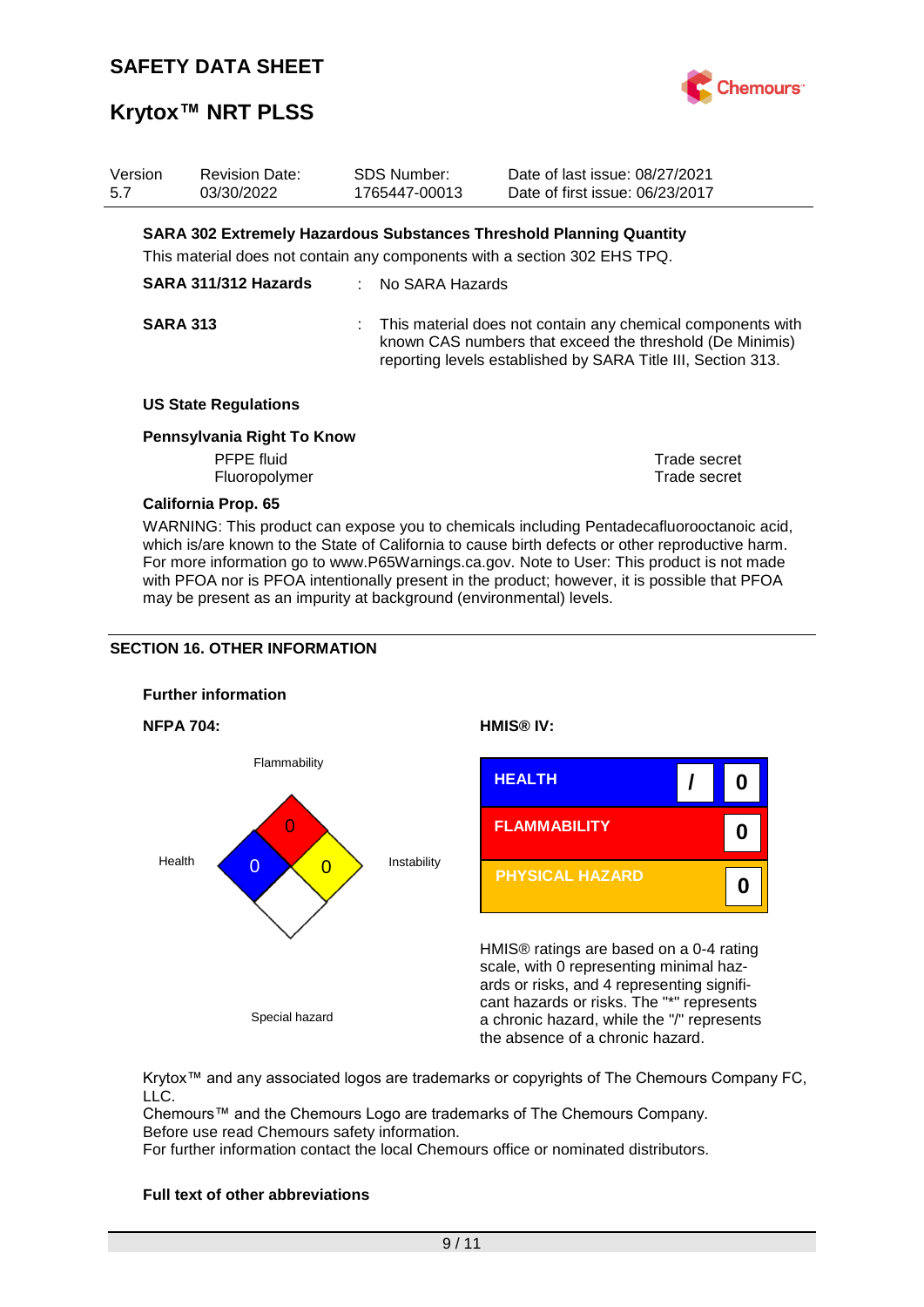

# **Krytox™ NRT PLSS**

| Version<br>5.7  | <b>Revision Date:</b><br>03/30/2022 | <b>SDS Number:</b><br>1765447-00013 | Date of last issue: 08/27/2021<br>Date of first issue: 06/23/2017                              |  |  |
|-----------------|-------------------------------------|-------------------------------------|------------------------------------------------------------------------------------------------|--|--|
|                 |                                     |                                     |                                                                                                |  |  |
| <b>ACGIH</b>    |                                     |                                     | USA. ACGIH Threshold Limit Values (TLV)                                                        |  |  |
|                 | NIOSH REL                           |                                     | USA. NIOSH Recommended Exposure Limits                                                         |  |  |
| OSHA Z-1        |                                     |                                     | USA. Occupational Exposure Limits (OSHA) - Table Z-1 Lim-<br>its for Air Contaminants          |  |  |
| OSHA Z-2        |                                     |                                     | USA. Occupational Exposure Limits (OSHA) - Table Z-2                                           |  |  |
|                 | ACGIH / TWA                         |                                     | 8-hour, time-weighted average                                                                  |  |  |
|                 | <b>ACGIH / STEL</b>                 |                                     | Short-term exposure limit                                                                      |  |  |
| ACGIH / C       |                                     |                                     | Ceiling limit                                                                                  |  |  |
| NIOSH REL / TWA |                                     |                                     | : Time-weighted average concentration for up to a 10-hour<br>workday during a 40-hour workweek |  |  |
| NIOSH REL / ST  |                                     |                                     | STEL - 15-minute TWA exposure that should not be exceeded<br>at any time during a workday      |  |  |
| NIOSH REL / C   |                                     |                                     | Ceiling value not be exceeded at any time.                                                     |  |  |
| OSHA Z-1 / TWA  |                                     |                                     | 8-hour time weighted average                                                                   |  |  |
|                 | OSHA Z-2 / TWA                      |                                     | 8-hour time weighted average                                                                   |  |  |
|                 |                                     |                                     |                                                                                                |  |  |

AIIC - Australian Inventory of Industrial Chemicals; ASTM - American Society for the Testing of Materials; bw - Body weight; CERCLA - Comprehensive Environmental Response, Compensation, and Liability Act; CMR - Carcinogen, Mutagen or Reproductive Toxicant; DIN - Standard of the German Institute for Standardisation; DOT - Department of Transportation; DSL - Domestic Substances List (Canada); ECx - Concentration associated with x% response; EHS - Extremely Hazardous Substance; ELx - Loading rate associated with x% response; EmS - Emergency Schedule; ENCS - Existing and New Chemical Substances (Japan); ErCx - Concentration associated with x% growth rate response; ERG - Emergency Response Guide; GHS - Globally Harmonized System; GLP - Good Laboratory Practice; HMIS - Hazardous Materials Identification System; IARC - International Agency for Research on Cancer; IATA - International Air Transport Association; IBC - International Code for the Construction and Equipment of Ships carrying Dangerous Chemicals in Bulk; IC50 - Half maximal inhibitory concentration; ICAO - International Civil Aviation Organization; IECSC - Inventory of Existing Chemical Substances in China; IMDG - International Maritime Dangerous Goods; IMO - International Maritime Organization; ISHL - Industrial Safety and Health Law (Japan); ISO - International Organisation for Standardization; KECI - Korea Existing Chemicals Inventory; LC50 - Lethal Concentration to 50 % of a test population; LD50 - Lethal Dose to 50% of a test population (Median Lethal Dose); MARPOL - International Convention for the Prevention of Pollution from Ships; MSHA - Mine Safety and Health Administration; n.o.s. - Not Otherwise Specified; NFPA - National Fire Protection Association; NO(A)EC - No Observed (Adverse) Effect Concentration; NO(A)EL - No Observed (Adverse) Effect Level; NOELR - No Observable Effect Loading Rate; NTP - National Toxicology Program; NZIoC - New Zealand Inventory of Chemicals; OECD - Organization for Economic Co-operation and Development; OPPTS - Office of Chemical Safety and Pollution Prevention; PBT - Persistent, Bioaccumulative and Toxic substance; PICCS - Philippines Inventory of Chemicals and Chemical Substances; (Q)SAR - (Quantitative) Structure Activity Relationship; RCRA - Resource Conservation and Recovery Act; REACH - Regulation (EC) No 1907/2006 of the European Parliament and of the Council concerning the Registration, Evaluation, Authorisation and Restriction of Chemicals; RQ - Reportable Quantity; SADT - Self-Accelerating Decomposition Temperature; SARA - Superfund Amendments and Reauthorization Act; SDS - Safety Data Sheet; TCSI - Taiwan Chemical Substance Inventory; TECI - Thailand Existing Chemicals Inventory; TSCA - Toxic Substances Control Act (United States); UN - United Nations; UNRTDG - United Nations Recommendations on the Transport of Dangerous Goods; vPvB - Very Persistent and Very Bioaccumulative

| Internal technical data, data from raw material SDSs, OECD<br>Sources of key data used to<br>compile the Material Safety<br>eChem Portal search results and European Chemicals Agen- |
|--------------------------------------------------------------------------------------------------------------------------------------------------------------------------------------|
| Data Sheet<br>cy, http://echa.europa.eu/                                                                                                                                             |
|                                                                                                                                                                                      |

Revision Date : 03/30/2022